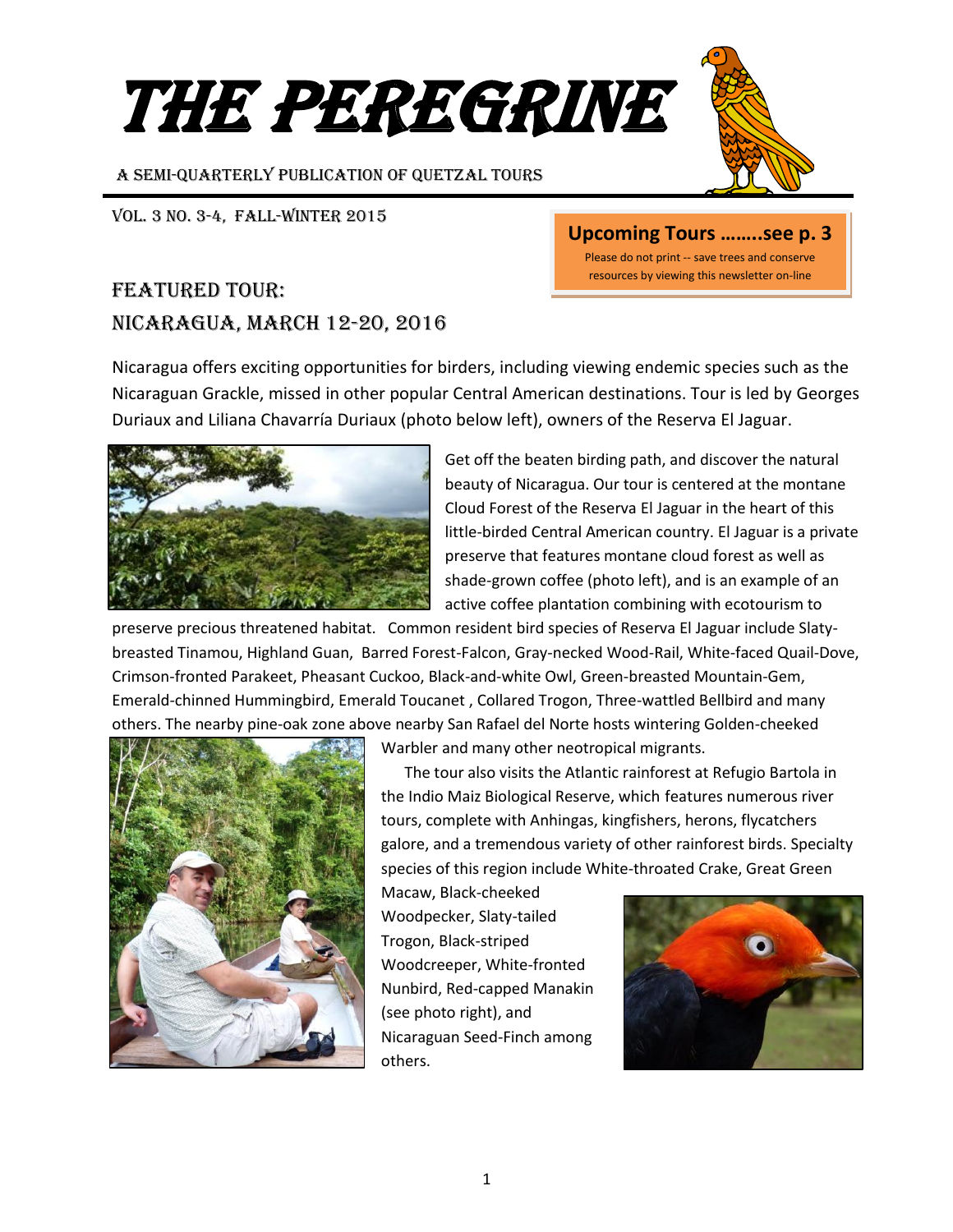## E-bird challenge renewal

The Cornell Laboratory of Ornithology's eBird software has become such a powerful tool for birders, and a great example of citizen science in action. Quetzal Tours encourages all of our guides and clients to enter their sightings into eBird, which furthers understanding of avian population dynamics throughout the world in general, and at our tour destinations in particular. To promote use of eBird in 2015, Quetzal Tours offers a 5% discount on any 2016 tour product (including custom tours and privately guided outings) to any e-birder who finishes 2015 as the top e-birder (either for checklists submitted or for species observed) in a country, state or county anywhere in the world. For a typical 1-week tour, this promotion will be worth over US\$100. This promotion will be renewed in 2016, so get out there folks, and keep on submitting your bird sightings to [www.ebird.org.](http://www.ebird.org/)

#### custom tours

All ou[r guides](http://www.quetzal-tours.com/About-Us.html) are available for private tours and custom itineraries. If we don't have the tour you want, just let us know your desired destination, and we'll prepare a customized quote. Examples of recent custom tours include 10 days in Guatemala with Knut Eisermann, 4 days in western Colorado with Forrest Luke, 3 days in southern Colorado with Glenn Walbek, and two days in Belize with Peter Herrera. We will do our best to serve you.

### Like us on facebook!

Quetzal Tours welcomes Austin Hess to our business operations team as our Facebook page manager. His first act in his [new](https://www.facebook.com/quetzaltours1/) position was to design and inaugurate a new [Facebook page](https://www.facebook.com/quetzaltours1/) for Quetzal Tours. Check it out [here,](https://www.facebook.com/quetzaltours1/) and then please share the page with your facebook friends, and don't forget to "like" it too. Austin is an avid young birder and a talented wildlife photographer. Check out Austin's photography [Facebook page.](https://www.facebook.com/ajsnature/)



© Austin Hess – Painted Redstart

#### **TESTIMONIALS**

Testimonials for our tours and tour guides are available on-line a[t www.quetzal-tours.com.](http://www.quetzal-tours.com/) Here is a recent example from our Colorado Grouse Tour in April, 2015, led by Cole Wild:

*Our 8 days with Cole Wild in Colorado were amazing. We toured the whole state and experienced magnificent Rocky Mountain scenery. Cole showed 7 of us all the grouse and prairie-chickens and ptarmigan, as well as the three rosy-finches and prairie birds like Mountain Plover. Plenty of other critters too. Cole was not only a talented and knowledgable observer, but also a great driver and he was tremendously patient in attending to our various needs.* --Paul Roisen, Iowa